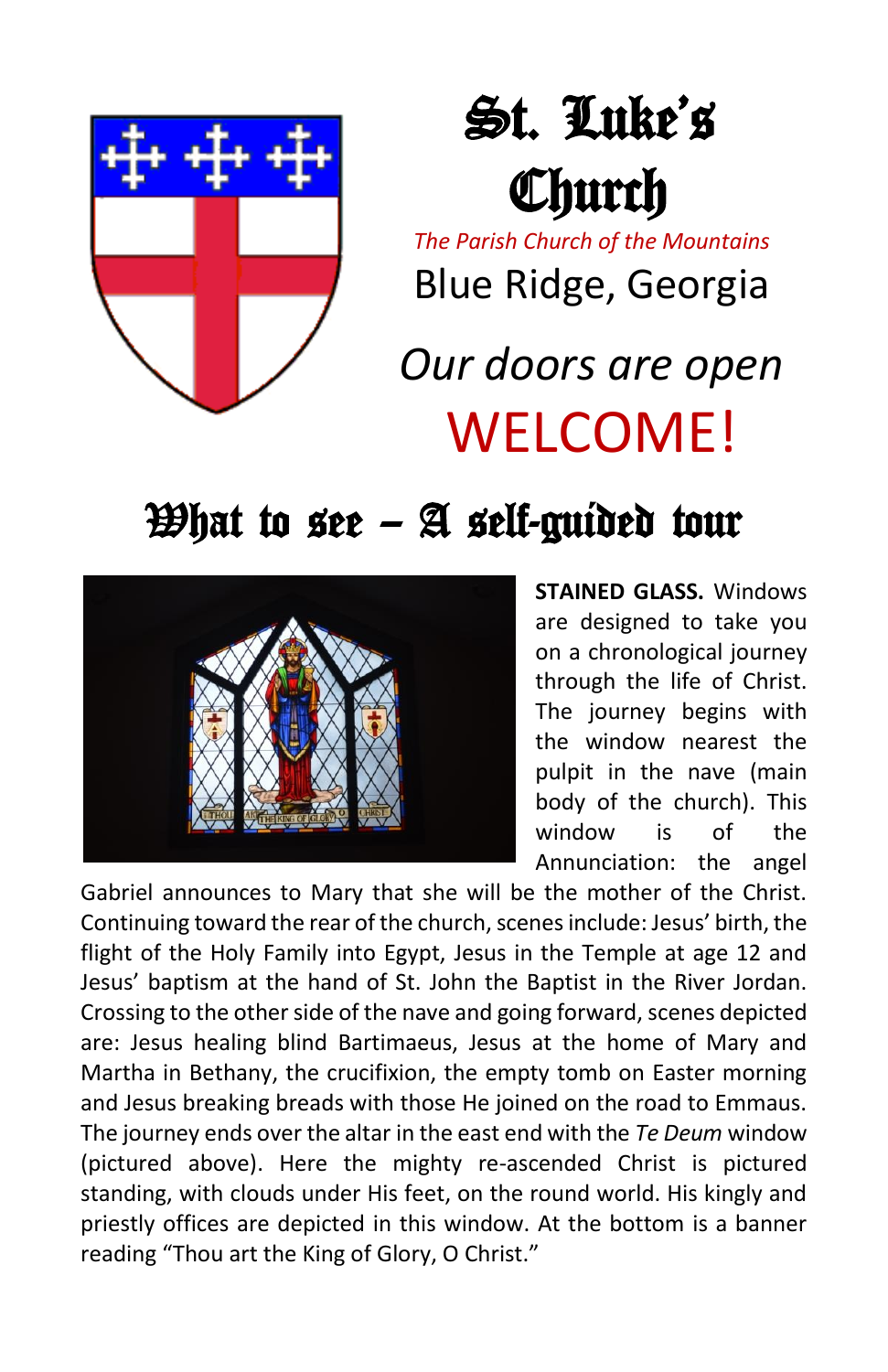

**NEEDLEPOINT.** Members of the Needlepoint Guild, under the direction of Mr. Lowell Jacks, one of the South's leading authorities on needlepoint design, have given the church an impressive array of handcrafted Altar and pew kneelers, seat covers and

hatchments. The guild worked for over 13 years. Designs were handdrawn by Mr. Jacks. The Royal Crest (pictured above) hangs over the bishop's chair in the sanctuary, near the High Altar.



#### **Boss of the Four Living Creatures**

**CARVING**. Designed and executed by Aiden Hart of Shropshire, England, the ceiling boss at the centre of the crossing over the choir, is based on the ivory cover of an 11th century Evangilary, a book of the Gospels. It depicts the symbols of the four Evangelists (Gospel writers).



#### **Richard Hooker Wilmer Cross**

**CROSS.** The processional cross attached to the choir stalls is associated with Richard Hooker Wilmer, the only Bishop to be consecrated in the Protestant Episcopal Church in the Confederate States of America during the War Between the States. The Rev. Mr. Wilmer was elected Bishop of Alabama in 1863 while serving as Rector of Emmanuel Church, Brook Hill, Virginia. The cross was crafted in New Jersey in the late 1850s. Members of the Brook Hill congregation sent it to

Alabama for Bishop Wilmer's work there.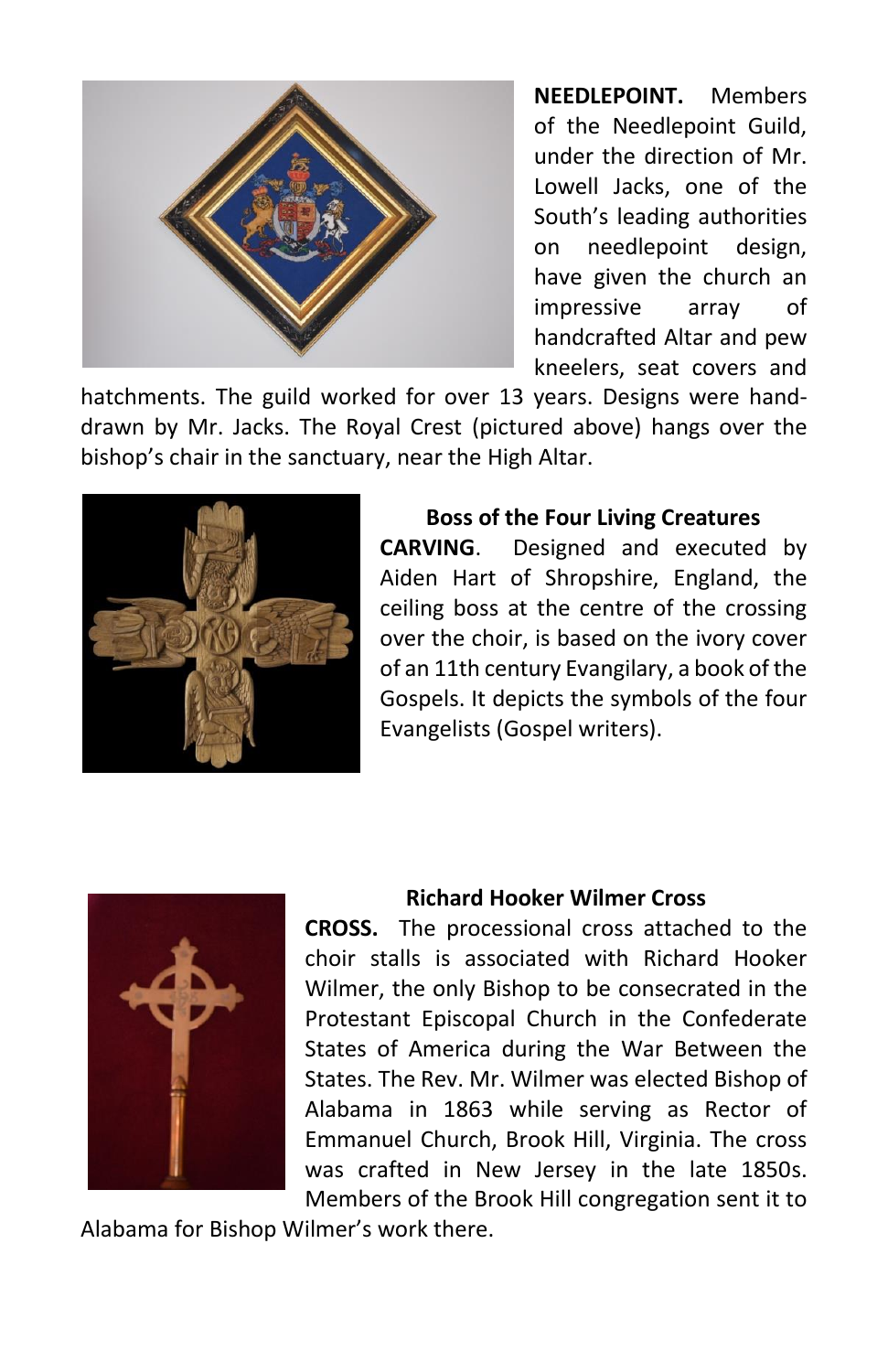## Other items and places of interest

**JENNUS CHAPEL.** This small chapel, also known as the Chapel of the British Saints, is located in the North Transept. The latter name comes from needlepoint designs on chairs found in the chapel. These depict symbols of early saints from the British Isles. The Altar, credence shelf and Altar cross were crafted by Robert Jennus who also oversaw the 2011 addition on St. Luke's Church. The round window over the Altar depicts the *Agnus Dei* (the Lamb of God), a symbol of Christ. You might want to take a seat and spend a few minutes sitting quietly reflecting on Christ's sufferings on the cross and His victory over sin and death won there.

**FRAMED MANUSCRIPT**. Attached to the wall to the right before entering the Jennus Chapel is a leaf from a medieval manuscript Bible: Paris, France, mid-13<sup>th</sup> century, in Latin, on vellum. The page contains a portion of the Old Testament book of Jeremiah.

**ST. LUKE ICON.** Located in the stairwell off the Narthex (front foyer), the icon was painted on Mount Athos, a mountain and [peninsula](https://en.wikipedia.org/wiki/Peninsula) in northeastern [Greece.](https://en.wikipedia.org/wiki/Greece) Mount Athos has been inhabited since ancient times and is known for its nearly 1,800-year continuous Christian presence and its long historical monastic traditions, which date back to at least 800 A.D.

**CHURCHYARD.** The graves of a number of early settlers are located in the churchyard. Of particular interest is a stonewall enclosure containing the graves of the Witzel family. At the turn of the 20<sup>th</sup> century, the Witzels were the largest landowners in Fannin County. They operated a hotel and dry goods store near where the Blue Ridge City Hall now stands. The elder Witzel served in the Georgia General Assembly. Also behind the church are an herb garden and a memorial garden.

### **Opening times for visitors**

The church is open most days (Monday through Friday) from 7:30 a.m. to 5 p.m. Visitors are welcomed throughout the year. Guided tours for groups are available upon request by contacting the church office.